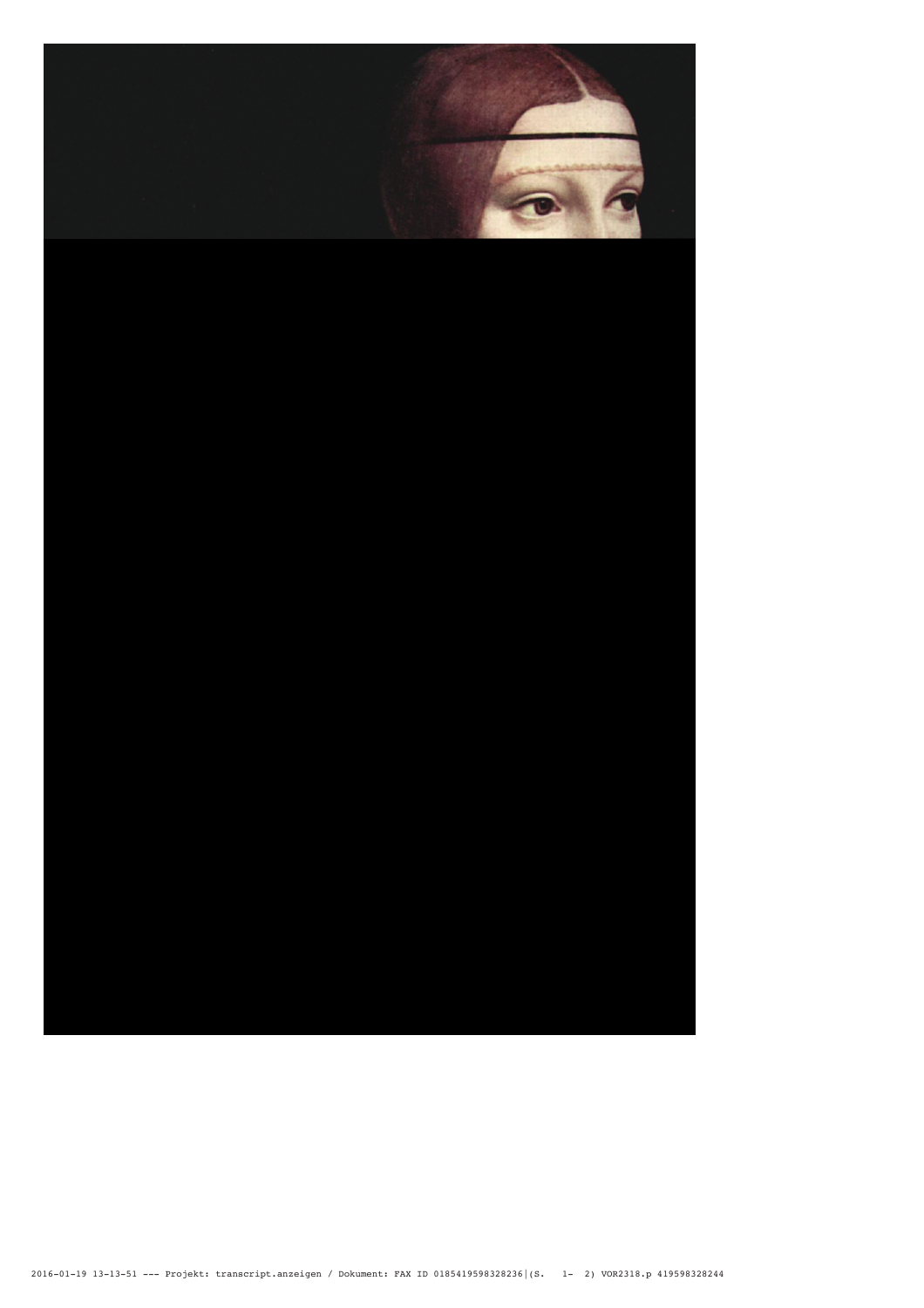## **From:**

## *Martin Butler, Albrecht Hausmann, Anton Kirchhofer (eds.)* **Precarious Alliances** Cultures of Participation in Print and Other Media

February 2016, 316 Seiten, 34,99 €, ISBN 978-3-8376-2318-5

Starting from an analysis of practices of participation in contemporary print and other media, the volume opens up a historical perspective, probing the potential of the concept of participatory cultures for the exploration of past forms of collaboration between individual and collective actors (i.e. authors, editors, publishers, fans, critics etc.). In doing so, the volume sheds new light on the historically, culturally, and medially specific forms and functions as well as on the economic, political and institutional parameters that contributed to the emergence and transformation of what turn out to be precarious alliances.

**Martin Butler** is Junior Professor of American Literature and Culture at Carl von Ossietzky University, Oldenburg (Germany).

**Albrecht Hausmann** is Professor of Medieval German Literature and Culture at Carl von Ossietzky University, Oldenburg (Germany).

**Anton Kirchhofer** is Professor of English Literature at Carl von Ossietzky University, Oldenburg (Germany).

For further information: [www.transcript-verlag.de/978-3-8376-2318-5](http://www.transcript-verlag.de/978-3-8376-2318-5)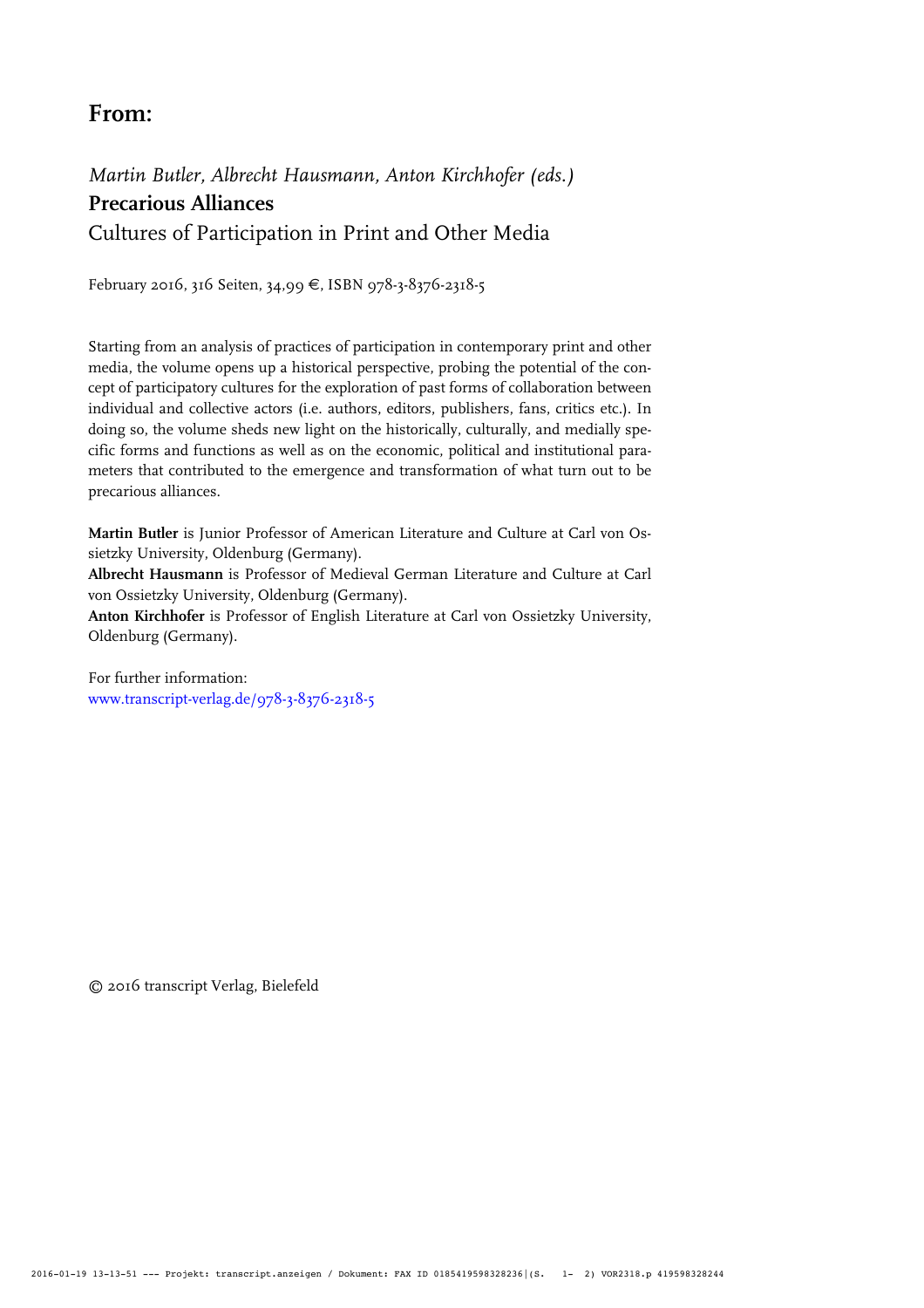### **Contents**

**Introduction: Participation and Precarious Alliances, Now and Then** Martin Butler, Albrecht Hausmann, Anton Kirchhofer | 7

**MARKETS** Martin Butler **|** 15

> **Net-Works: Collaborative Modes of Cultural Production in Web 2.0 Contexts** Martin Butler **|** 19

**Participation: It's Complicated (A Response to Martin Butler)** Henry Jenkins | 33

**The History of the Booker Prize as a History of Problems and Precarious Alliances** Anna Auguscik | 47

**Socialist Realism in a Capitalist Context: Marketing Strategies in the Russian Book Market** Ulrich Schmid | 63

**The New Circumstances of Content Innovation in the Digital Book Value Creation Network: Precarious Guarantee of More of the Same?** Christoph Bläsi | 77

### **AUTHORSHIP, AGENCY, AND VALUE**

Albrecht Hausmann | 99

**Whose Intentions? The Posthumous Careers of F. Scott Fitzgerald and William Styron** James L. W. West III | 103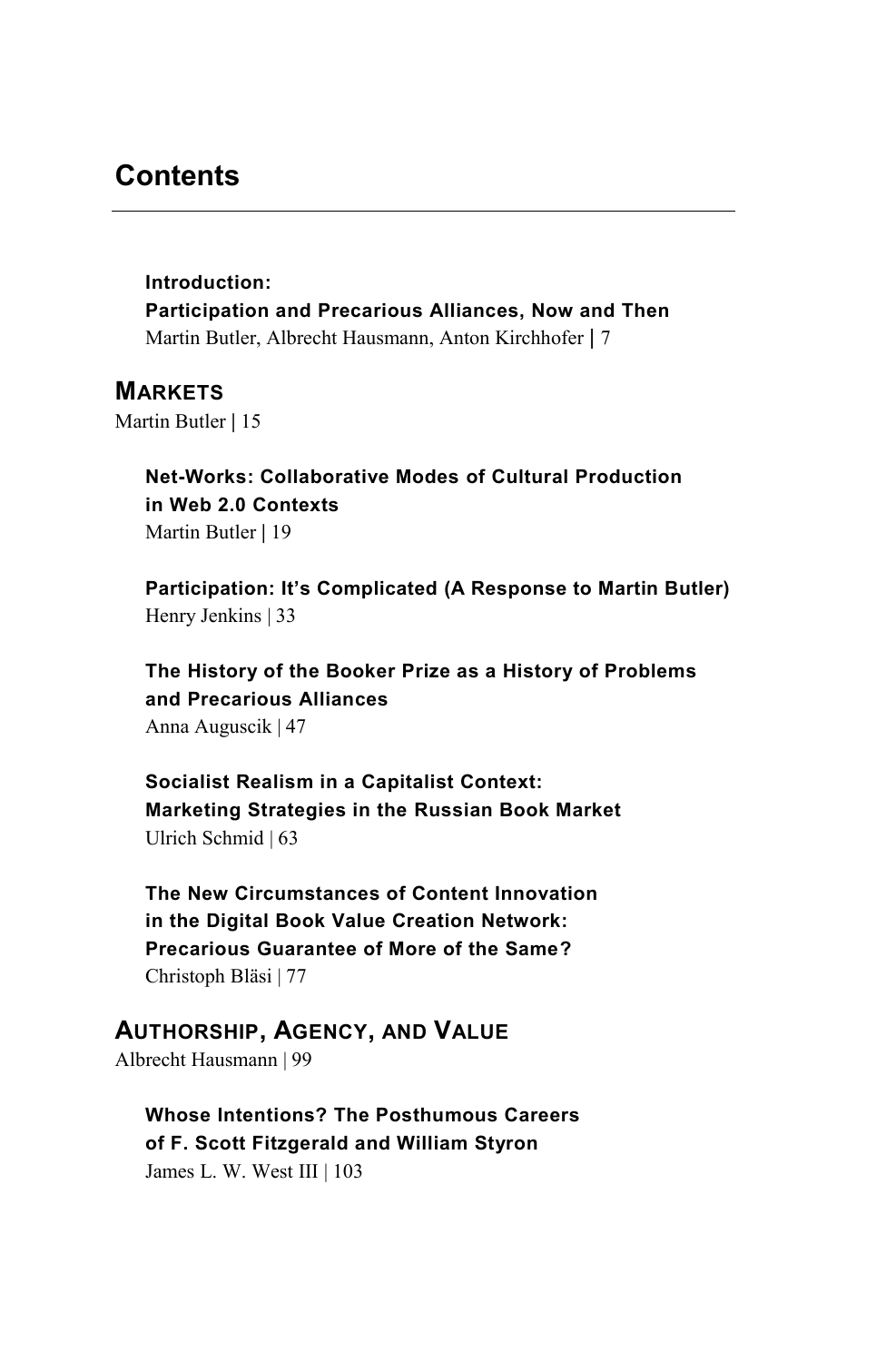**Precarious Alliances: The Case of Arno Schmidt**  Sabine Kyora | 117

### **Touched by an Author: Books and 'Intensive' Reading in the Late Eighteenth Century**

Geoffrey Turnovsky | 135

#### **Authorship, Participation, and Media Change: Perspectives from Medieval Studies**  Albrecht Hausmann | 157

### **POLITICS, INSTITUTIONS, MOVEMENTS**

Anton Kirchhofer | 177

**The War of Systems: Print Capitalism and the Birth of Political Modernity in Britain, 1789-1802**  Wil Verhoeven | 183

**'Success' and 'Failure' of Literary Collaboration between Authors in Belarus in the 1920s**  Gun-Britt Kohler | 207

**Profession and Ideology: Cultural Institutions and the Formation of Literary Circles in the Soviet Occupied Territory and the Early GDR**  Arvi Sepp | 241

**Precarious Alliances between Literature and Law: A Tentative Account of the Case of Australia**  Ralf Grüttemeier | 257

**Literary Movements as Precarious Alliances? Observations and Propositions on Movement Discourse and Cultural Participation** 

Anton Kirchhofer | 281

**Notes on Contributors** | 311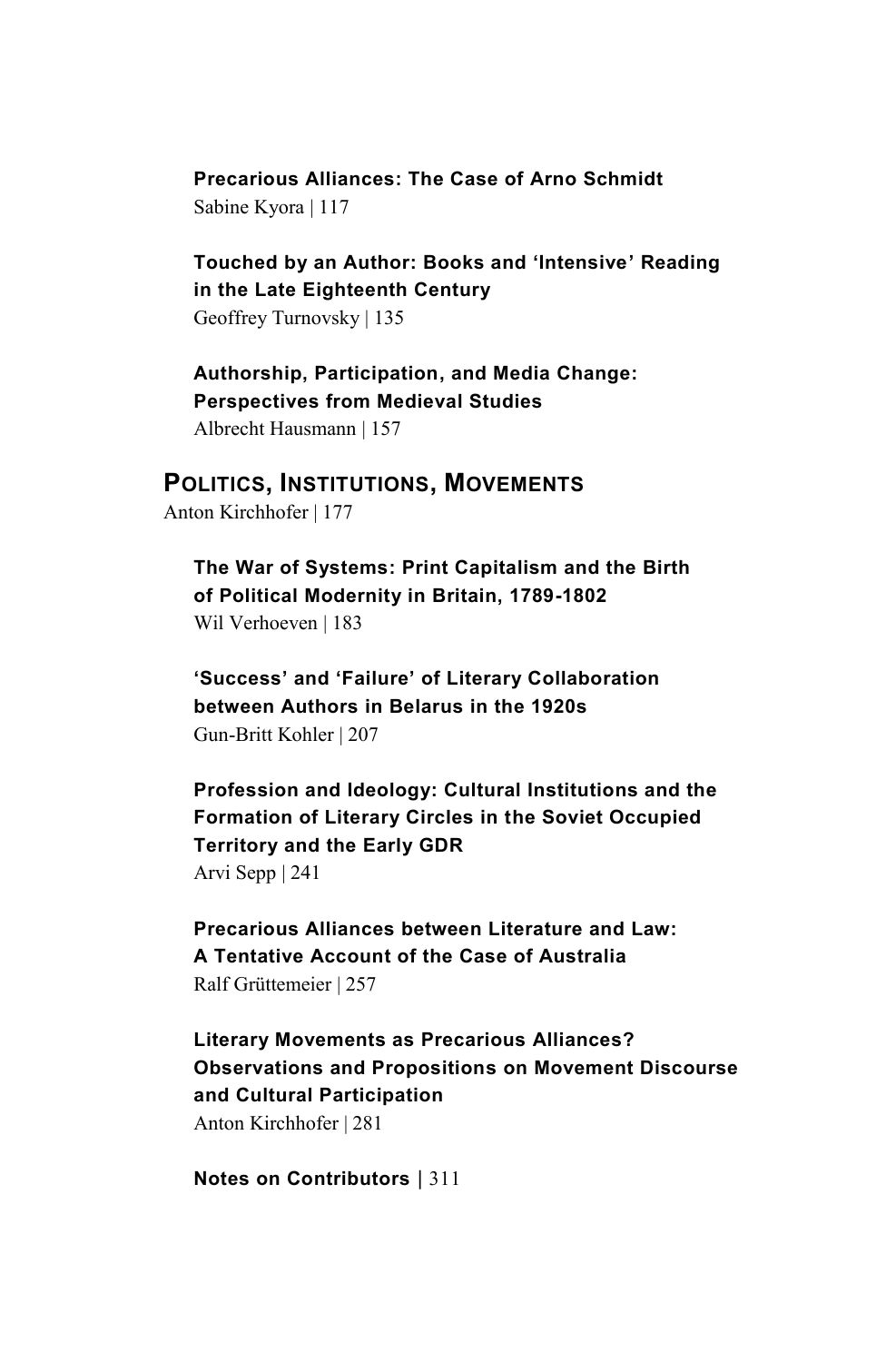# **Introduction: Participation and Precarious Alliances, Now and Then**

#### MARTIN BUTLER, ALBRECHT HAUSMANN, ANTON KIRCHHOFER

In recent years, participatory forms and practices of cultural expression have increasingly been paid attention to in public and scholarly discourses. Both a wide media coverage of the implications of new digital technologies on our ways of creating and distributing cultural knowledge and a steadily growing number of academic publications and projects, especially in the field of popular cultural studies, give ample proof of the dramatically increased fascination with participatory cultures. Participation, it seems, is *en vogue*, both as a mode of cultural production that has especially gained ground with the advent of what is commonly referred to as social media and as an analytical category employed for the examination of the processes and results of exactly this mode of production.

However, both the public debate and the scholarly discussion in the field tend to exclusively focus on contemporary practices and forms of expression and explore their participatory potential within present day social, cultural, and political contexts. Moreover, whether it is the participation of fans in the writing, or rewriting of their most famous narratives online, or the creation and dissemination of amateur clips on Vimeo or YouTube, the subject matter of the discourse on participatory cultures, more often than not, limits itself to the ways and channels of participation provided by Web 2.0 environments (e.g., Ackermann/Boroffka/Lersch; Apprich/Stalder; Delwiche/ Jacobs Henderson; Greif et al.). And, to be sure, there are good reasons for doing so, as the increase in what Axel Bruns has labeled "produsage," i.e.,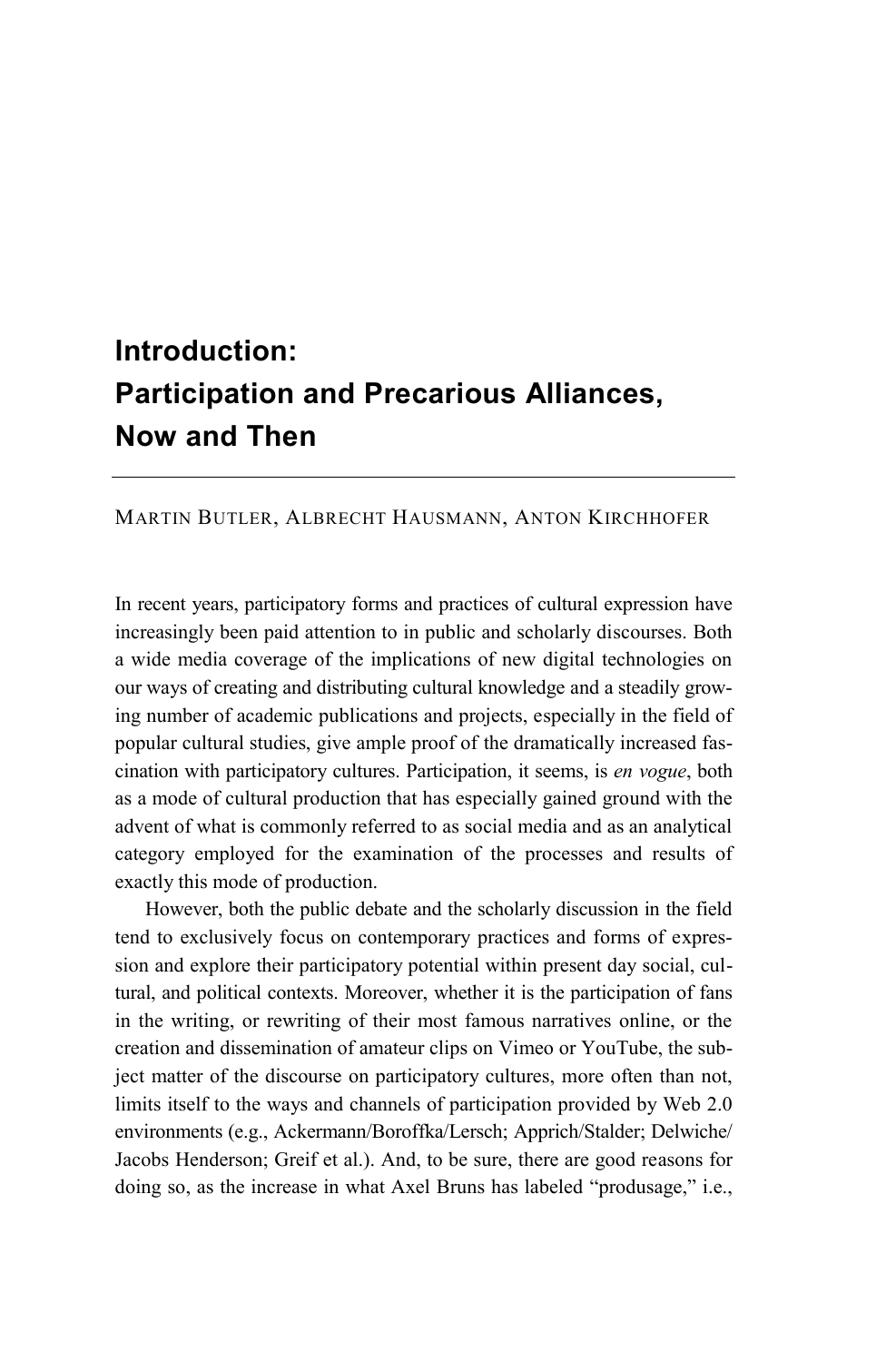the convergence of production and consumption through interactive online media, is certainly due to the most recent technological developments in this area.

What might be a legitimate choice in popular cultural and media studies, then, i.e., focusing on different modes of participation in contemporary mediascapes, has only rarely been turned into a perspective of analytical inquiry when it comes to the examination of *past* modes and practices of cultural production. More often than not, we indeed tend to forget that the concept of participation might also help shed light on *historical* phenomena, and that its application is not restricted to the most recent trends and developments. What seems to be an obvious insight, however, has not manifested itself in projects and publications so far—still, scholarship as well as the public discourse are predominantly concerned with participatory cultures since the advent of Web 2.0. In other words, starting from the theoretical, conceptual, and analytical insights that the study of contemporary participatory cultures has already brought forth, we should allow ourselves to look back and ask, first, whether or not we can identify and describe specific historical settings and/or constellations which might be approachable via the concept of participation, and, second, whether or not the concept of participation could not lend itself to a fruitful revaluation of some of our central ideas on cultural production both in historical and contemporary print and other media cultures. In other words: It might well be that established notions of 'text,' 'author,' or 'originality' appear in a different light once reconsidered through the conceptual lens of 'participatory cultures,' which may thus prove to be a fruitful concept for the analysis of both past and present phenomena.

This book sets out to contribute to answering these questions by investigating into past and present modes of collaborative cultural production, approaching them as 'cultures of participation,' in which a number of different—historically and culturally specific, and sometimes highly unlikely actors, such as authors, printers, agents, critics, scholars, fans, readers, audiences, cooperate and interact in a range of different and highly complex ways which have not been described and analyzed systematically and in full detail yet. In so doing, the present volume probes the adequacy of the concept of 'participation' for the scholarly examination of historical forms and practices of cultural expression and might thus add to the critical re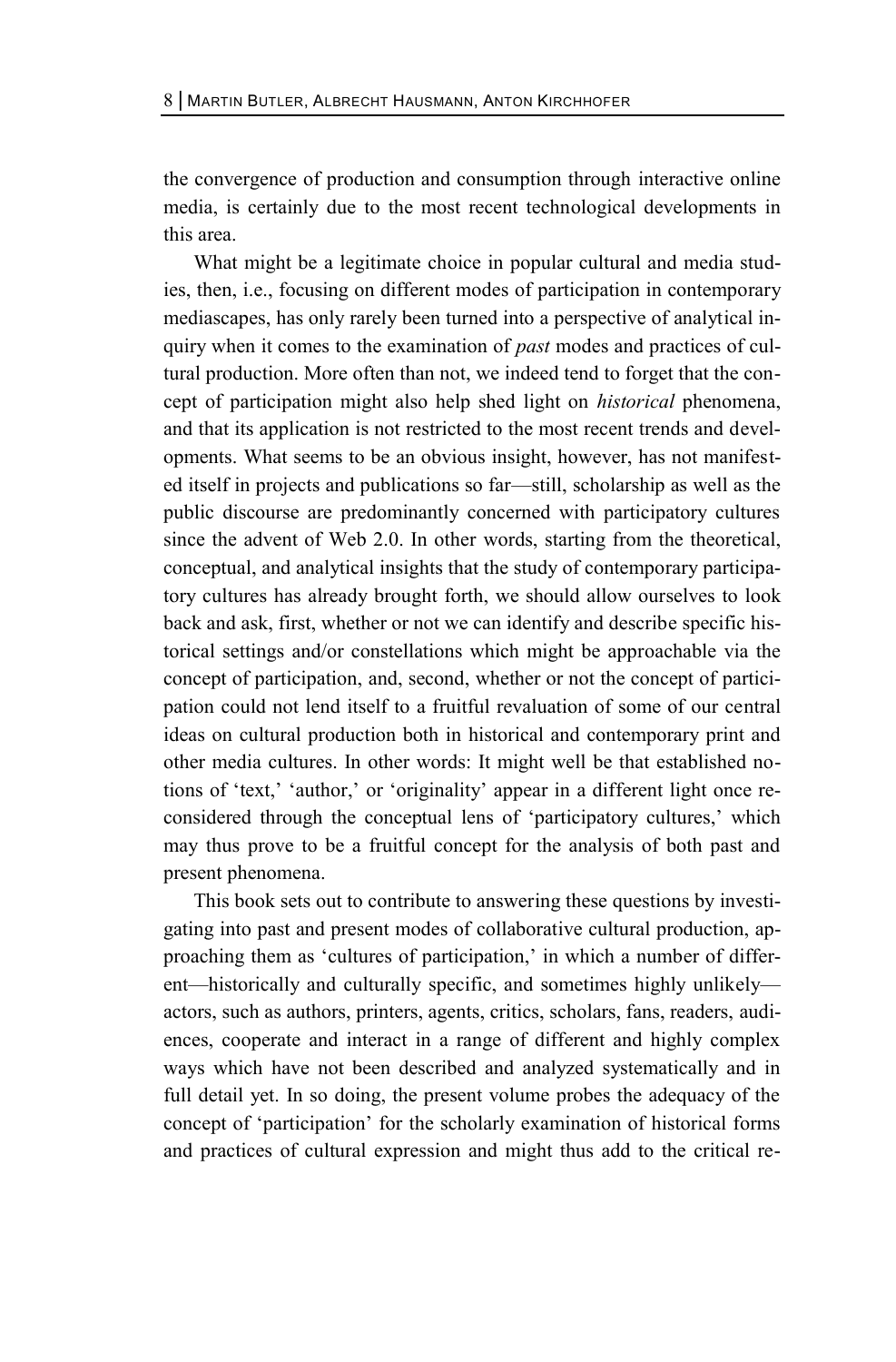valuation of a number of received notions and ideas about historical processes of cultural formation and transformation.

We assume that the ways of cooperation and interaction between actors in these processes lead to the formation of what we would like to conceive of as 'precarious alliances,' i.e., particularly fragile agreements of collaboration through which all participating individual and/or institutional actors at least temporarily benefit from. Admittedly, this definition remains as vague as the term 'alliance' itself. Moreover, it bears only a limited analytical potential, as it leaves open many questions, such as: How many actors have to be involved to form an alliance? Do these actors have to know that they are part of an 'alliance' to make the collaboration work? What kind of relationship do the participants have (symbiotic, parasitic, hierarchical, balanced)? How does the term 'alliance' relate to other terms that are employed to describe phenomena of collaboration (e.g., cooperation, network, movement)?

Against the backdrop of this list of unsolved issues and open questions, one could well drop the term for good. However, we deliberately decided to keep it exactly *because* of its vagueness: We would like to argue that the term 'alliance'—due to its very *un*specificity—invites a discussion of the questions listed above (among others), a discussion which will eventually contribute to further sharpening our understanding of what it is that constitutes an alliance in the realm of cultural production. Luckily enough, then, the contributions to this volume accepted the invitation and added to this discussion, tested the applicability of the term and thus contributed to shedding light on its many dimensions and implications as well as on alternative terms and concepts.

To conceive of historical and contemporary cultural forms of expression as results of participatory practices, which, in turn, foster the formation (and transformation) of a range of alliances between a variety of individual and collective actors, of course questions the notion of the author as an autonomous creator of original content and value, an idea which, for quite a considerable amount of time, has informed literary historiography as well as literary criticism. To be sure, this romantic notion has been demystified to a great extent by literary and cultural criticism and scholarship anyway (though, surprisingly, it has remained quite powerful both within scholarly debates and in public discourse). Most sustainably, perhaps, the works of Pierre Bourdieu have fostered the proliferation of the idea that authors as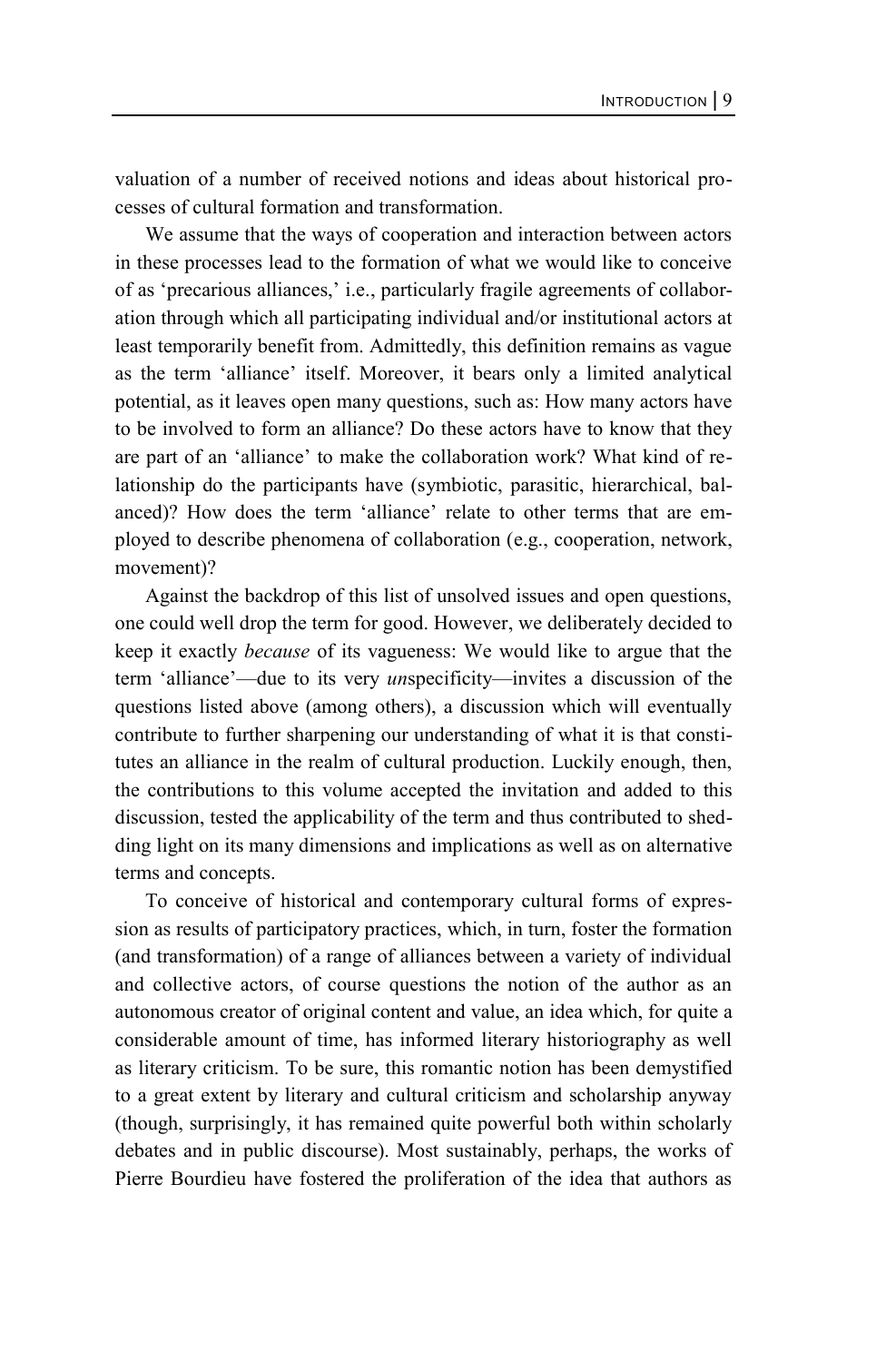well as their writings are embedded in a network of a range of individual and collective actors which impact on literary production, distribution, and reception, and have thus significantly contributed to deconstructing the myth of the solitary genius. So, after the 'death' of the author (Barthes) and the recently proclaimed 'rebirth,' or return, in literary and cultural studies (cf., e.g., Jannidis et al.), there is certainly no need of declaring the author obsolete once again. Yet, what remains to be done is to identify and analyze in much closer detail (and from a number of different theoretical and methodological perspectives) the complex entanglements of individual actors and institutions in the realm of literary and cultural production, in which 'the author' (among other usual and unusual suspects) might be conceived of, conceptualized as, even constituted as a historical person, a public persona, a category, or a concept.

It is among the goals of this book to highlight the collaborative nature of this kind of 'cultural work' which can be observed in both past and present contexts, and which, through diverse kinds of interactions, results in the formation and transformation of print and media cultures, their institutions, and—not to forget—the very terms and concepts employed to describe exactly these formations and transformations. To pursue this endeavor, we believe that the notions of participation and precarious alliances provide fruitful conceptual coordinates for an analytical framework that indeed allows us to trace and describe both the specific nature of the interactive modes of production, dissemination, and reception, as well as the (changing) roles, functions, and intentions of diverse actors involved therein.

Thus examining both past and present modes of cultural collaboration, this volume also sheds light on the many complexities attached to the concept of participation itself, among them, for instance, its highly normative usage in recent (and not so recent) debates on processes of democratization and in-/exclusion, in which participation usually turns out to be something 'good.' Indeed, if we set out to discuss cultures of participation in print and other media, we also need to reflect and be constantly aware of the contextspecificity of the concept and the values ascribed to it. To be precise, the discourse on participation (at least in western democratic societies), more often than not presupposes a functionally differentiated society complemented by a specific idea of justice, according to which every individual's option of participation is a desirable norm. Under these premises, then, participation turns out to be a core concept in these societies—and a highly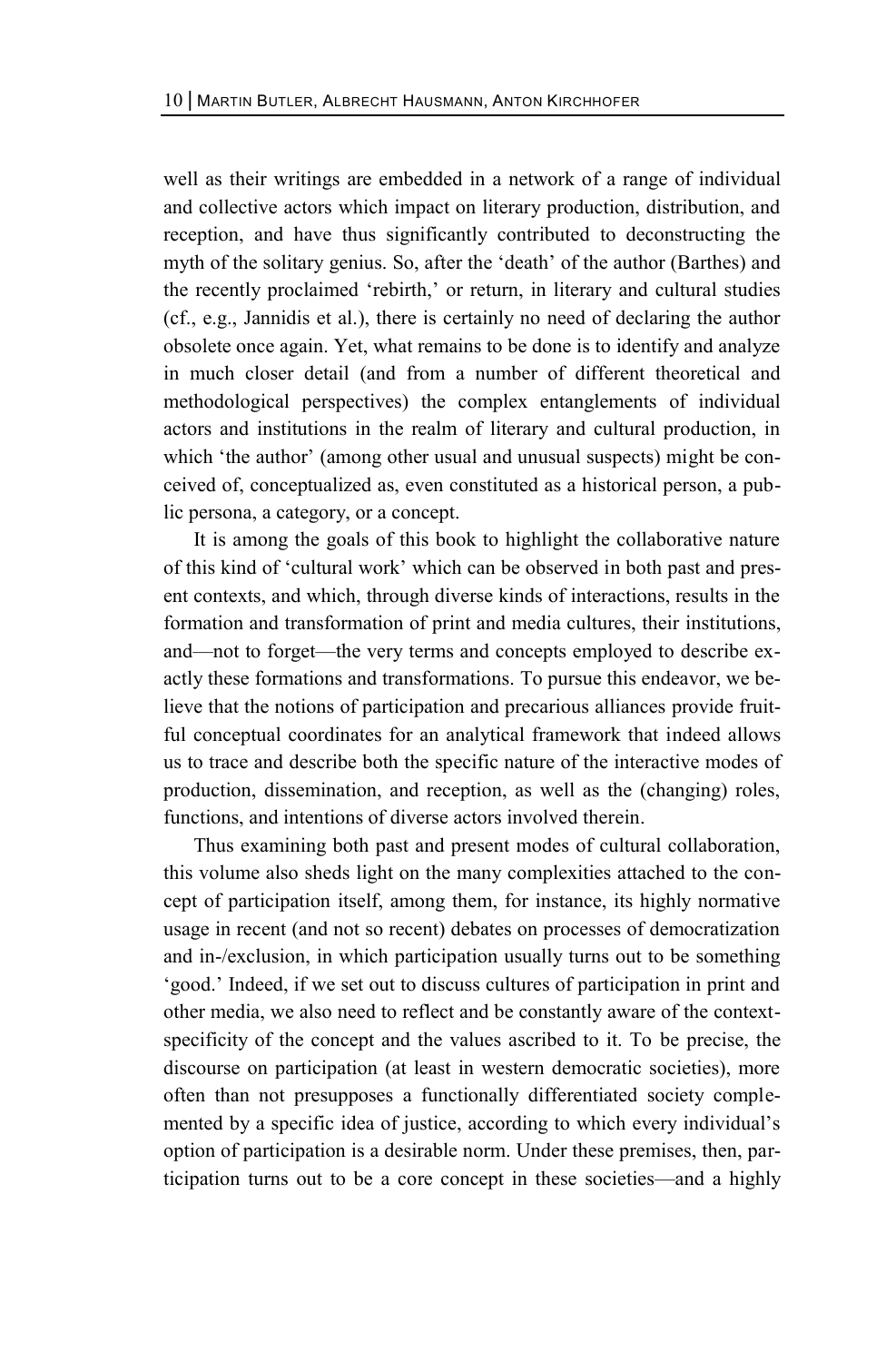normative one at that. Starting from here, one might argue that *cultural* participation, understood as an important asset in processes of education and identity formation, and, consequently, as a basis for the accumulation of social prestige, has become a central demand as well, especially for those who, for various reasons, have been excluded from it so far.

In one way or another, then, the contributions to this volume add to a theoretical discussion that has only begun to take shape very recently; a discussion which needs to be led exactly because the rhetoric of participation and participatory cultures has become so pervasive and, thus, incredibly powerful. "Our understanding of participatory culture," as Henry Jenkins argues in his contribution to this book, "is evolving rapidly at a time when there are many emerging kinds of relationships between media producers and audiences, when there are many loose or broad claims being made about the value of participation, when there is an ongoing theoretical project—both within and beyond the academy—to refine our understanding of the concept of participation." It is exactly this "ongoing theoretical project" that this volume sets out to advance by drafting what Jenkins calls "a more nuanced vocabulary" for the description and analysis of participatory cultural production, without, however, mystifying the concept of participation the very moment the concept of authorial autonomy has been disqualified as a romantic invention. What this book offers, then, is an alternative perspective on print and other media cultures through the centuries, which, in the process of developing critical terms and concepts, is (or shall be) aware of its own blind spots, shortcomings, and contingencies at all times.

In order to structure the analyses of the forms and functions of precarious alliances now and then, we decided to cluster the contributions to the present volume according to what we identified as important dimensions in the complex fabric of participatory cultural production (of course, being fully aware of the contingency of our choice and the overlaps between the dimensions). Resulting from this are three sections ("Market," "Authorship, Agency, and Value," "Politics, Institutions, Movements") framed by short introductory notes, which illustrate the interrelatedness of the sections' contributions and their relevance in the discussion of the central questions this volume sets out to address.

Starting from the analysis of contemporary forms of participatory cultures, the first section ("Markets") is dedicated to the many intricate relationships of literary and cultural production to market-related processes and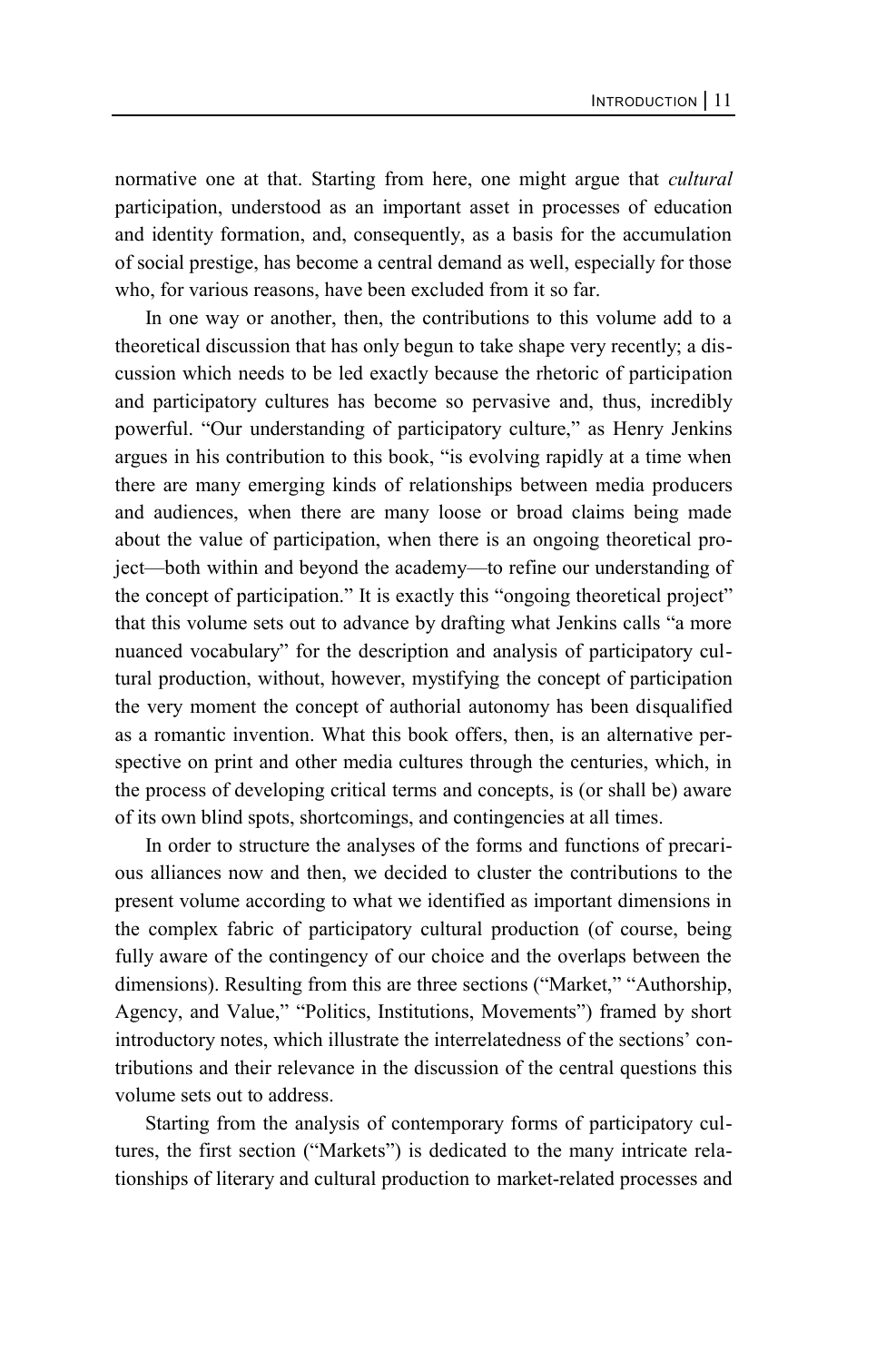developments. As the contributions reveal, print and media cultures in different cultural and historical contexts are—in one way or another—shaped by economic parameters, e.g., by calculations of cost and benefit, by strategies of marketing, or by processes of commodification and commercialization, all of which, in turn, involve a number of individual and institutional actors that are collaborating (but also, at times, antagonizing) in a range of different ways in order to achieve their goals.

The second section ("Authorship, Agency, and Value"), then, returns to the category of the author, which, as hinted at above, still plays a dominant role, especially in public debates on questions of authorship and, closely attached to this, questions of ownership, agency, and the 'value' of literary and cultural production. The contributions in this section take a close look at the intricate processes of creating the author as a subject position, which is not seldom charged with a set of particularly normative assumptions that, in turn, allows the participants involved in this process to harvest different kinds of material and immaterial benefits. The topics dealt with in this section range from the making of posthumous careers of authors and strategies of self-fashioning to the repercussions of media change and the investments of readers on the state and role of the author.

Finally, the contributions to the third section ("Politics, Institutions, Movements") open up the view on the political contexts of print and media cultures and both analyze and theorize the different practices of collaborative cultural production with particular regard to their embeddedness in institutional frameworks and in specific constellations of political power. Covering different historical periods ranging from the late 18th to the 20th centuries as well as different cultural, economic, and ideological environments, the essays in this section show in how far and to what extent cultural production in print and other media both is shaped by and contributes to shaping larger societal and political patterns and structures.

\* \* \* \* \*

The contributions to the present volume are based on papers given at a symposium held at the Hanse-Wissenschaftskolleg (HWK) in Delmenhorst in June 2012, in which a range of scholars from a variety of disciplinary and cultural backgrounds met for two and a half days to discuss cases of precarious alliances and cultures of participation in different fields of lite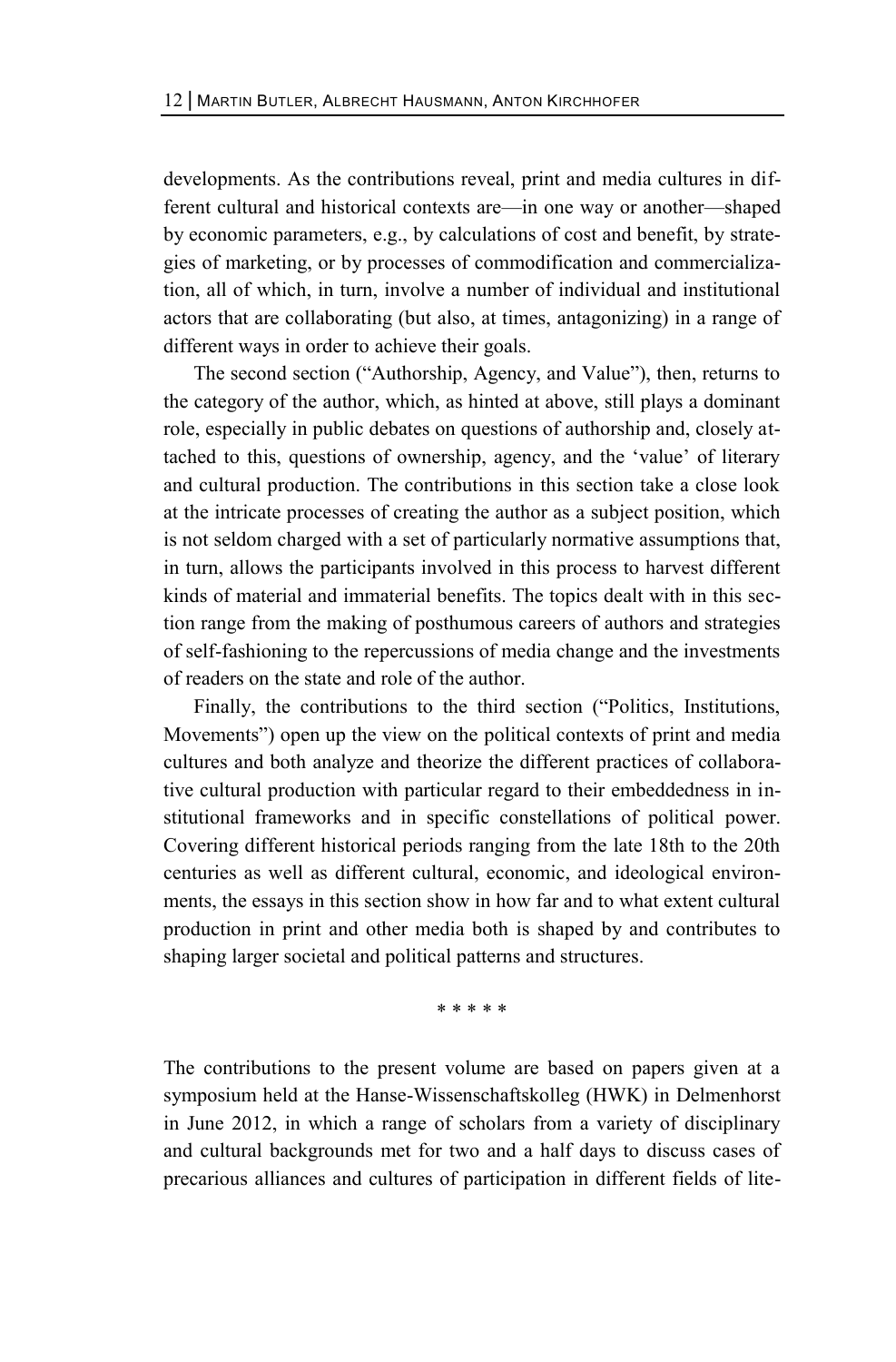rary and cultural production. The symposium was held as part of an HWK Associated Junior Fellowship awarded to Martin Butler in December 2011.

We owe gratitude to a number of people who helped turning this project, i.e., both the symposium and this book, into what we had hoped it would be: a lively and productive dialogue, a space to exchange ideas, to initiate debates, to link up with colleagues, and—finally, and in the most productive sense—to become aware of the limitations and shortcomings of one's own approach. First of all, we would like to thank the scholars we invited to join the conversation. In their contributions to the symposium, they all engaged with the notion of 'precarious alliances' which we had introduced in our conceptual draft for the event, and thus contributed to weaving a central thread, while, at the same time, adding new and insightful perspectives to add further precision to the debate. Fortunately, they kept up the dialogue with us even after the symposium and added, with their articles, to the coherence of this volume.

We would also like to thank the staff at the HWK for their generous financial and organizational support, first and foremost Dr. Susanne Fuchs and Sabine Friedrichs for their commitment before, during, and after the event, which has been extraordinarily helpful and productive. In general, as an Institute for Advanced Study, the HWK served as the ideal setting and provided the necessary infrastructure for our interdisciplinary dialogue we are very grateful that we had the opportunity to use these resources for our symposium. We also thank the President's office of the University of Oldenburg, which provided financial support for the printing of this volume. Last but not least, we owe gratitude to our student assistants, who neither lost their patience nor their politeness in handling the all-too-busy editors of this volume: We are particularly grateful to Katharina Bieloch and Almke Ratjen for their translations as well as for their general support in proofreading the manuscript, as well as to Britta Kölle, Thomas Hühne, Patrizia Striowsky, and Lara Brünjes who also invested an incredible amount of energy into the editing and formatting of this volume.